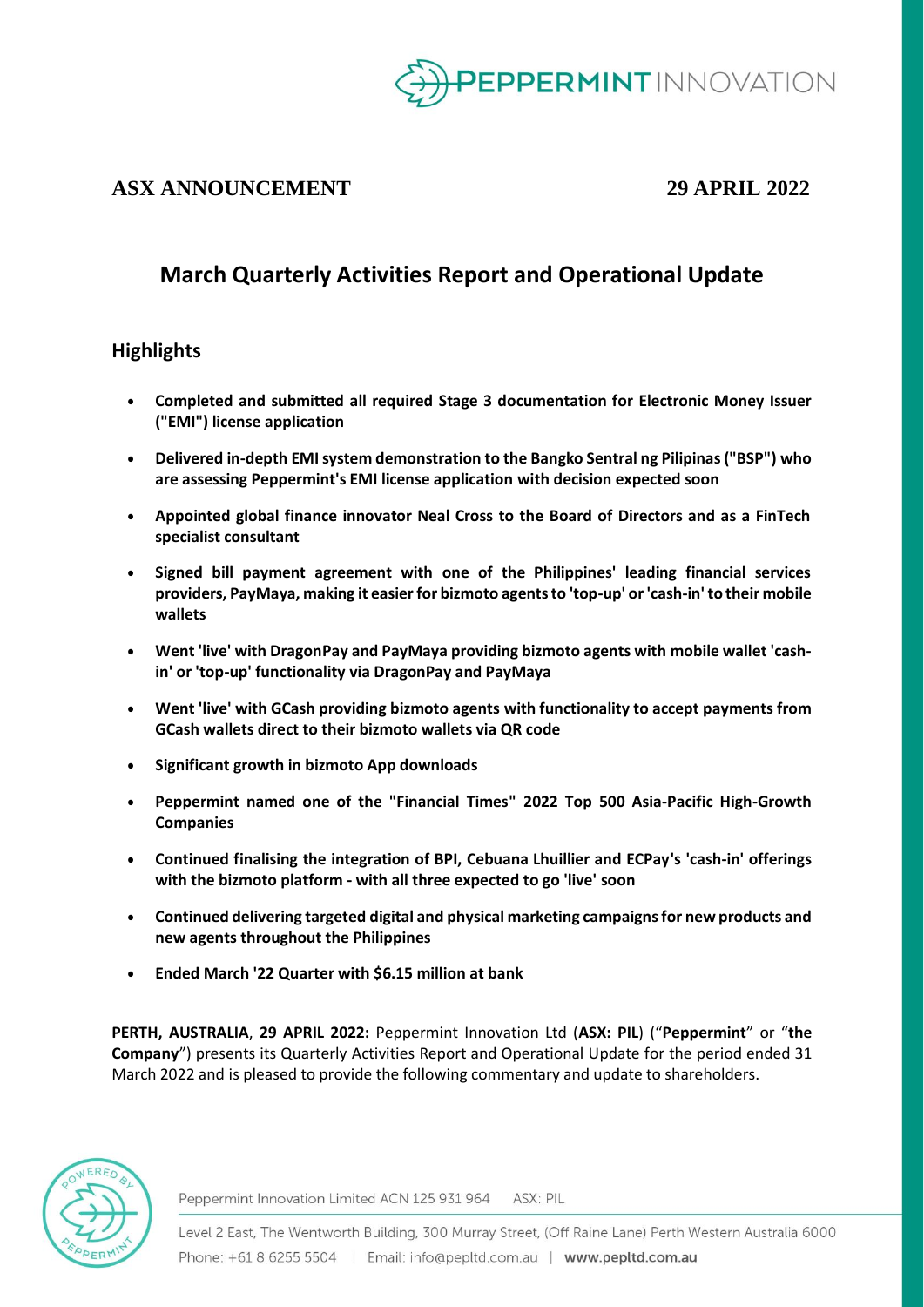

**Peppermint's Managing Director and CEO Chris Kain said:** "Peppermint delivered several significant milestones during the March '22 Quarter, as well as experiencing some unexpected challenges which were outside of the Company's control.

"Earlier this year, the Company successfully completed and submitted all of the required Stage 3 documentation for our Electronic Money Issuer ("EMI") license application, as well as delivering an indepth system demonstration to the Bangko Sentral ng Pilipinas ("BSP") who are assessing our EMI application.

"We eagerly await the decision of the BSP's Monetary Board as the granting of an EMI license will allow the Company to deliver e-wallet services through our bizmoto App, allowing any Filipino - not just bizmoto agents - to use the bizmoto platform to receive digital money and access digital services.

"We also believe an EMI license will significantly extend the Company's opportunity to reach microentrepreneurs and provide digital payments for their businesses, as well as allowing them to apply for bizmoPay loans, bizmoProtect micro-insurance premiums and future bizmoto products and services.

"The BSP's decision around whether to grant Peppermint an EMI license comes at a time when the number of bizmoto App downloads have increased exponentially, along with the number of bizmoPay loans that have been issued.

"Our App download numbers are up by more than 600% Quarter on Quarter while the number of new Silver Plus bizmoPay loans issued has increased from 23 in the December '21 Quarter to 357 in the March '22 Quarter.

"These numbers are promising and our forecasts for the June Quarter suggest the trends around our bizmoto App downloads and our issued bizmoPay loans are heading in the right direction.

"This good news somewhat offsets the disappointing financial result for the March '22 Quarter where the Company realised an unexpected drop in cash receipts on the enterprise side of the business. This was due to one of our largest enterprise partners experiencing significant financing and internal corporate issues.

"Despite our many efforts throughout the Quarter to assist our struggling enterprise partner work through their financing issues, they ultimately could not accept our help due to their internal corporate issues which left a significant shortfall in our revenue just weeks out from the end of the March '22 Quarter.

"The Company is committed to focussing on our bizmoto operations, having successfully integrated the functionality of DragonPay, PayMaya and GCash into our bizmoto App, and soon to finalise the integration of BPI, Cebuana Lhuillier and ECPay.

"Our vision was to develop a mobile, micro-enterprise platform that enable the next cohort of Filipino entrepreneurs to provide important financial inclusive services to the Filipino people.

"That's what we said we would do - and that's what we are doing."



Peppermint Innovation Limited ACN 125 931 964 ASX: PIL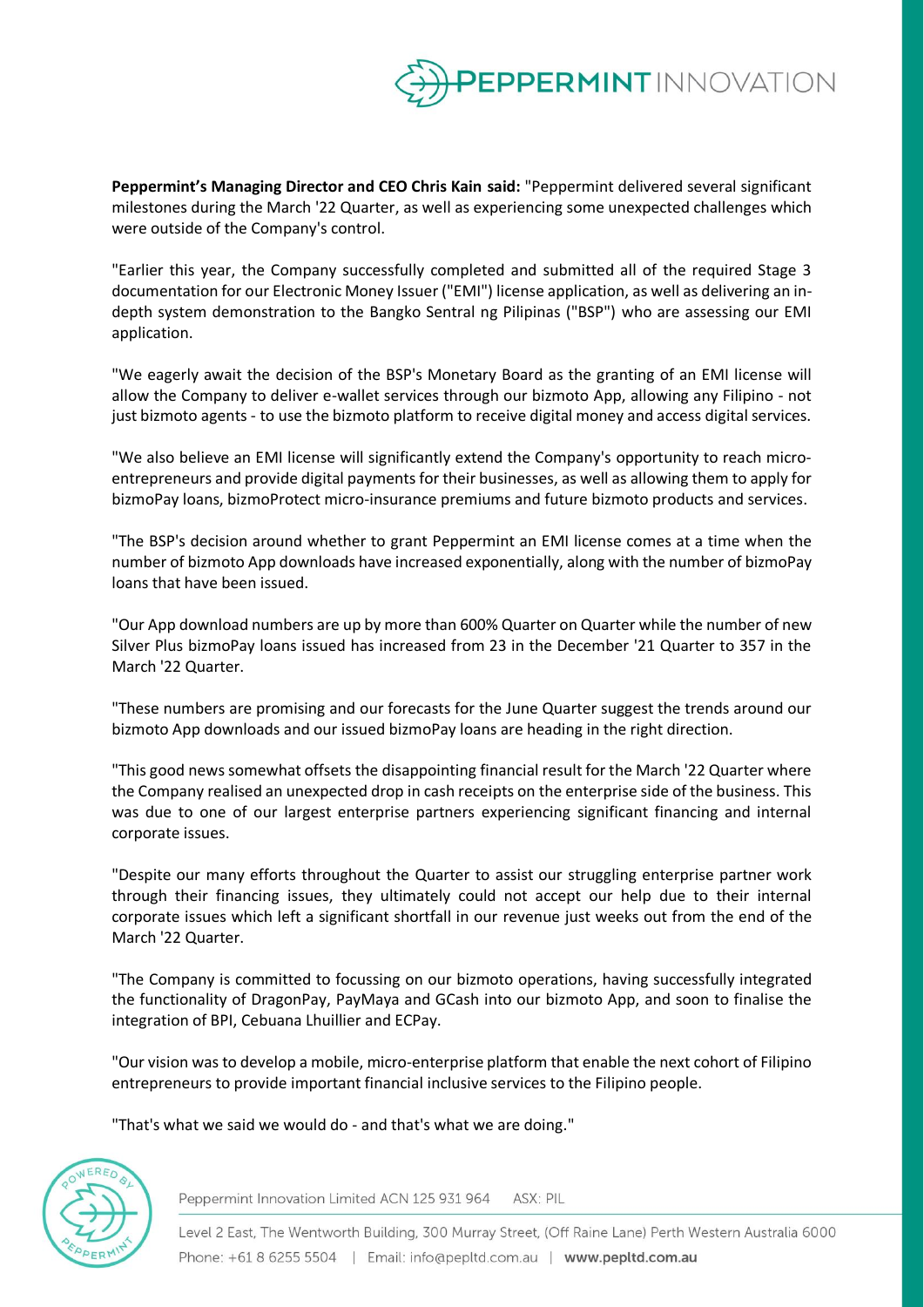

#### **MARCH 2022 QUARTERLY OPERATIONAL UPDATE AND OUTLOOK**

#### **Electronic Money Issuer license**

Peppermint completed and submitted all Stage 3 documentation for its Electronic Money Issuer ("EMI") license application in late March following an in-depth system demonstration delivered by the Company on 24 January to the Bangko Sentral Ng Pilipinas (BSP) who are assessing Peppermint's EMI license application.

On 15 March the Company received its official Certificate of Incorporation from the Philippines' Securities and Exchange Commission (SEC) certifying the Articles of Incorporation and By Laws of Peppermint Bizmoto Inc. On 24 March, the Company received its local government precinct Business Registration of Peppermint Bizmoto Inc.

The SEC Certificate of Incorporation and local government Business Registration were the final two requirements to be presented to the BSP under the Company's Stage 3 documentation submission obligations.

A decision from the BSP's Monetary Board is expected soon.

The granting of an EMI license by the BSP will allow the Company to deliver e-wallet services through its bizmoto App, allowing any Filipino - not just bizmoto agents - to use the bizmoto platform to receive digital money and access digital services.

An EMI license will significantly extend the Company's opportunity to reach micro-entrepreneurs and provide digital payments for their businesses as well as allowing them to apply for bizmoPay loans, bizmoProtect micro-Insurance premiums and future bizmoto products and services.

#### **BizmoPay Operations**

Peppermint launched Phase 2 of its bizmoPay micro-enterprise loan offering during the January-March period, targeting a specific category of loan called Silver Plus. The Silver Plus category was additional to the Platinum Plus, Platinum and Silver categories of bizmoPay loans issued as part of Phase 1 bizmoPay micro-enterprise loan offering throughout the second half of 2021.

Silver Plus loan applicants must have a store (of some description) and a 'cash-in' of Php 100 prior to being approved. The value of loans ranged from Php 501 - Php 5,000.

The number of loans approved for Silver Plus applicants increased more than six-fold from January (35) to March (226).

Since its inception, the Company has issued circa 800 bizmoPay loans across all four categories and the bizmoPay team continues to refine and implement improved loan application, verification and collection processes - all aimed at continuing the growth in the number and quality of bizmoPay recipients**.**



Peppermint Innovation Limited ACN 125 931 964 ASX: PIL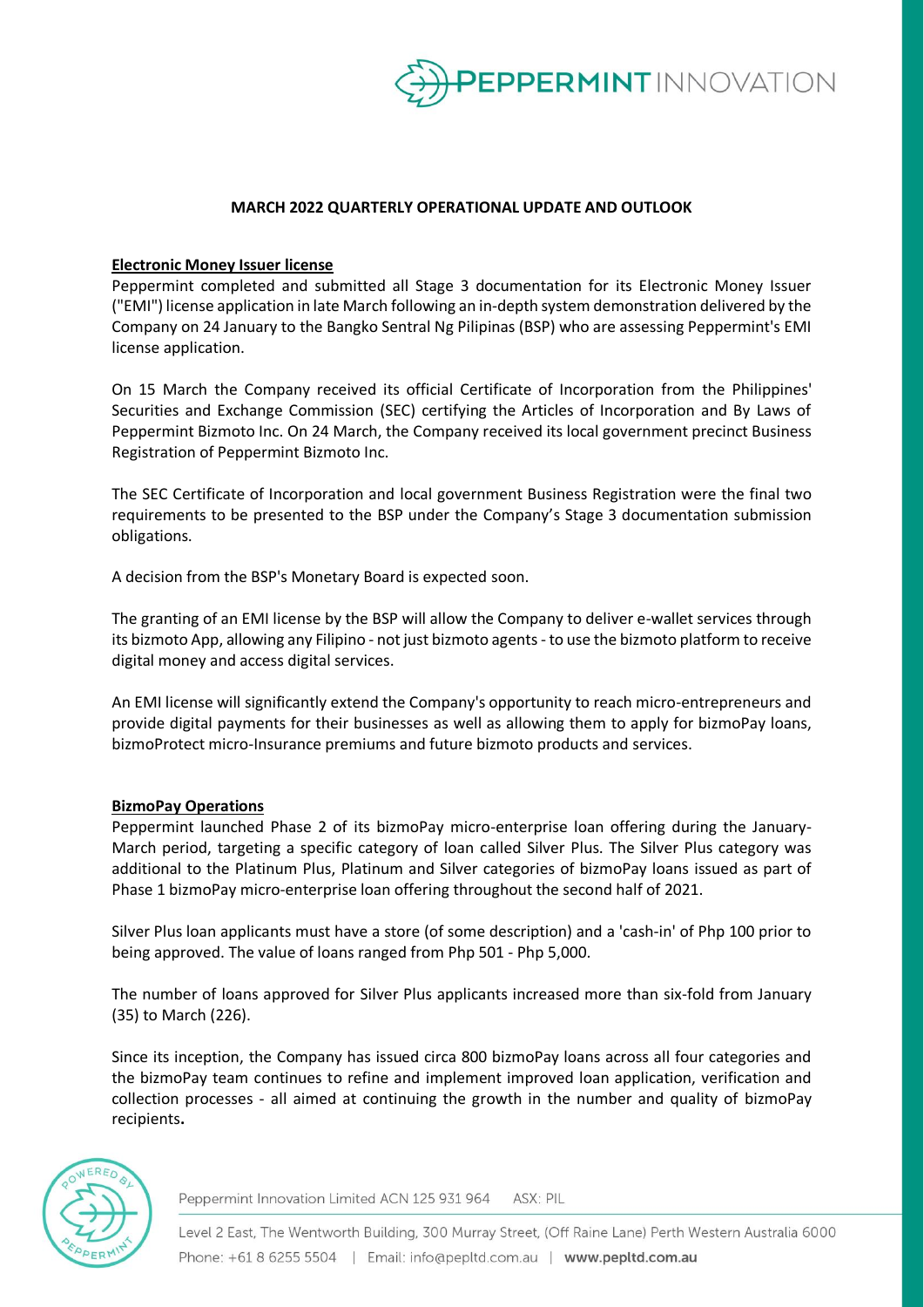

The Company has continued its targeted digital marketing campaigns focussed around attracting new customers to bizmoPay. It is also undertaking improvements to its 'customer experience' which is designed to provide better 'end-user' functionality.

#### **Bizmoto Operations**

The bizmoto operations experienced significant growth during the March '22 Quarter. While the number of registered bizmoto agents increased more than 6% on the December '21 Quarter to a total 60,375, the number of bizmoto App downloads increased exponentially - up a massive 616% or 2954 downloads quarter on quarter.



The massive increase in bizmoto downloads was driven by Peppermint's targeted digital and online marketing campaigns which highlighted how easy it is to become a bizmoto agent and the diverse range of services that are accessible via the bizmoto ecosystem.

It also heavily promoted the bizmoPay micro-enterprise loan offering which resulted in a significant increase in the number of loan applicants and approved loans being offered during the March '22 Quarter.

The Company achieved several other significant milestones across its bizmoto operations during the March '22 Quarter, including:

- A key bill payment agreement with one of the Philippines' leading financial services providers, PayMaya, making it easier for bizmoto agents to 'top-up' or 'cash-in' to their mobile wallets; and -
- Going 'live' in the bizmoto App with DragonPay and PayMaya providing bizmoto agents with mobile wallet 'cash-in' or 'top-up' functionality via DragonPay and PayMaya; and -



Peppermint Innovation Limited ACN 125 931 964 ASX: PIL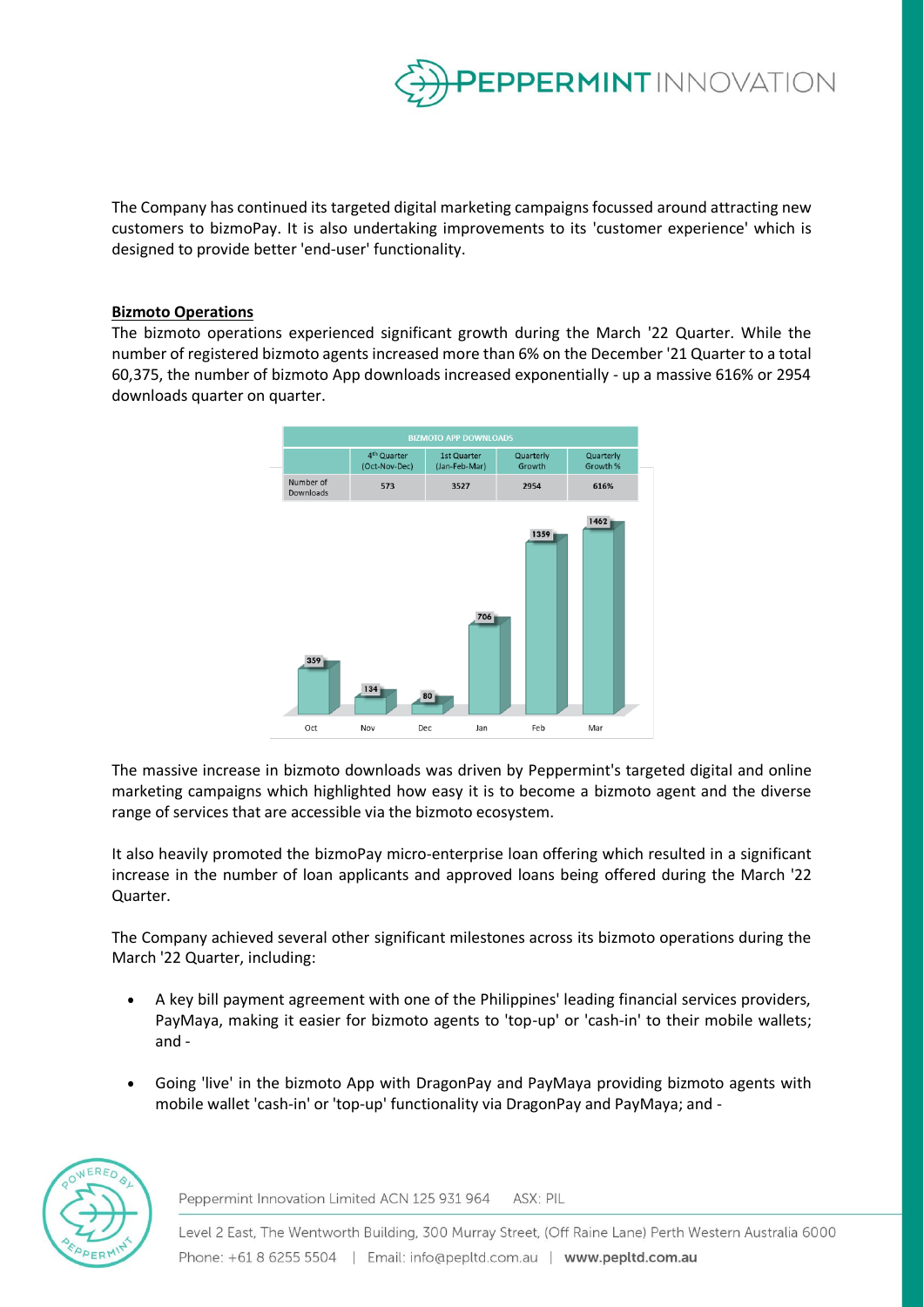

• Going 'live' in the bizmoto App with GCash providing bizmoto agents with functionality to accept payments from GCash wallets direct to their bizmoto wallets via QR code.

Peppermint's development team is also close to finalising the integration of BPI, Cebuana Lhuillier and ECPay's 'cash-in' offerings with the bizmoto platform - with all three expected to go 'live' soon.

#### **BancNet Customer Summary**

Peppermint continued its commercial works program with Partner Rural Bank and the Bank of Florida, as well as progressing ongoing discussions with other private banks around Mobile Banking Solutions (MBS) and eload and bills payment services.

#### **Corporate**

In March, Peppermint appointed global finance innovator Neal Cross to its Board of Directors while long-time Non-Executive Director Matthew Cahill resigned due to increased personal work commitments.

Mr Cross has a long-distinguished career in finance innovation across brands like Microsoft, Mastercard and DBS Bank, and is the current Chairman of PictureWealth, a role he will retain. He will be critical in guiding the Company's innovation strategy to become a Super App that combines employment opportunities with finance products that 'betters the lives' of the underserved population throughout the Philippines.

During the March '22 Quarter, Peppermint Innovation was also named one of the "Financial Times" 2022 Top 500 Asia-Pacific High Growth Companies. The list ranks entrants from across the APAC region by their compound annual growth rate In revenue between 2017 and 2020 (excluding China due to difficulties in verifying data).

An Appendix 4C detailing expenditure for the March 2022 Quarter is accompanying this Quarterly Activities Report and Operational Update.

The Company's focus has been the development and commercialisation of its bizmoto platform. Expenditure for the Quarter ended 31 March 2022 included:

- Product manufacturing and operating expenditure of \$204k incurred in producing products for sale;
- Advertising and marketing expenditure of \$215k related to marketing the Company and its products and services;
- Remunerations costs of \$310k comprising the costs of all staff employed by the Company and directors' remuneration; and
- Administration and corporate costs of \$232k associated with running the Company, including ASX fees, audit fees, legal fees, share registry fees and rent.

Expenditure from 1 January 2022 to 31 March 2022 is consistent with the use of funds detailed in its prospectus of 29 January 2021 and is detailed below:



Peppermint Innovation Limited ACN 125 931 964 ASX: PIL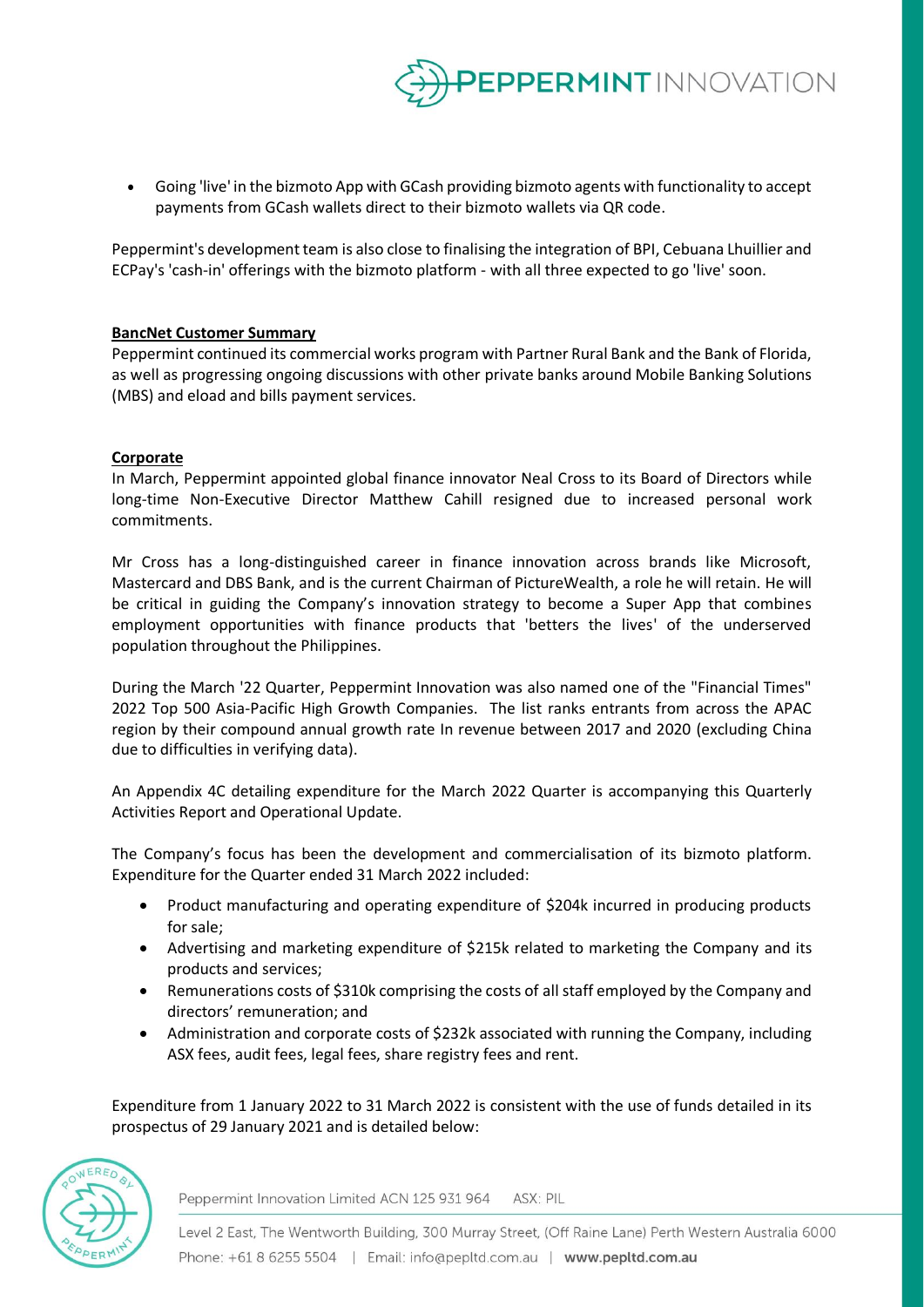

|                                                                |                        | ''000,000s)           |
|----------------------------------------------------------------|------------------------|-----------------------|
| <b>Use of Proceeds under Prospectus</b>                        | <b>Funds allocated</b> | <b>Funds expended</b> |
|                                                                | under Prospectus       | between               |
|                                                                | dated 29/01/2021       | 01/01/2021 and        |
|                                                                |                        | 31/03/2022            |
| Bizmoto Platform roll out and working capital                  | 901                    | 2,551                 |
| Bizmoto Platform sales and marketing campaign                  | 450                    | 590                   |
| Bank deposit required to underwrite services offered on        | 350                    | 337                   |
| the Platform                                                   |                        |                       |
| bizmoPay Loan Book                                             | 600                    | 16                    |
| Costs of the offer and subsequent placement                    | 199                    | 561                   |
| <b>Total</b>                                                   | 2,500                  | 4,055                 |
| Funds received from the exercise of options                    |                        | (2,065)               |
| Net funds (generated) between 1 January 2021 and 31 March 2022 |                        | 1,990                 |
|                                                                |                        |                       |

| Cash at 1 January 2021                                       | 253     |
|--------------------------------------------------------------|---------|
| Net funds generated between 1 January 2021 and 31 March 2022 | (1,990) |
| Release of restricted cash                                   | 344     |
| Funds received from placement of shares                      | 7.549   |
| Cash at 31 March 2022                                        | 6.156   |

**Ends**

This ASX announcement has been approved by Peppermint Innovation Limited's Board of Directors and authorised for release.

#### **For more information, please contact:**

Chris Kain Managing Director & CEO Peppermint Innovation Limited E: info@pepltd.com.au

#### **About Peppermint Innovation Ltd**

Peppermint Innovation is an Australian company focused on the commercialisation and further development of the Peppermint Platform, a mobile banking, payment and remittance, delivery and logistics, ecommerce and finance technology to service the Philippines market – which was initially designed for banks, agents, associations and microfinance institutions. Peppermint currently operates the Peppermint Platform in the Philippines.

Forward Looking Statements: Statements regarding plans with respect to Peppermint's business plans are forward looking statements. There can be no assurance that Peppermint's plans will proceed as expected and there can be no assurance that Peppermint will be able to increase revenue.



Peppermint Innovation Limited ACN 125 931 964 ASX: PIL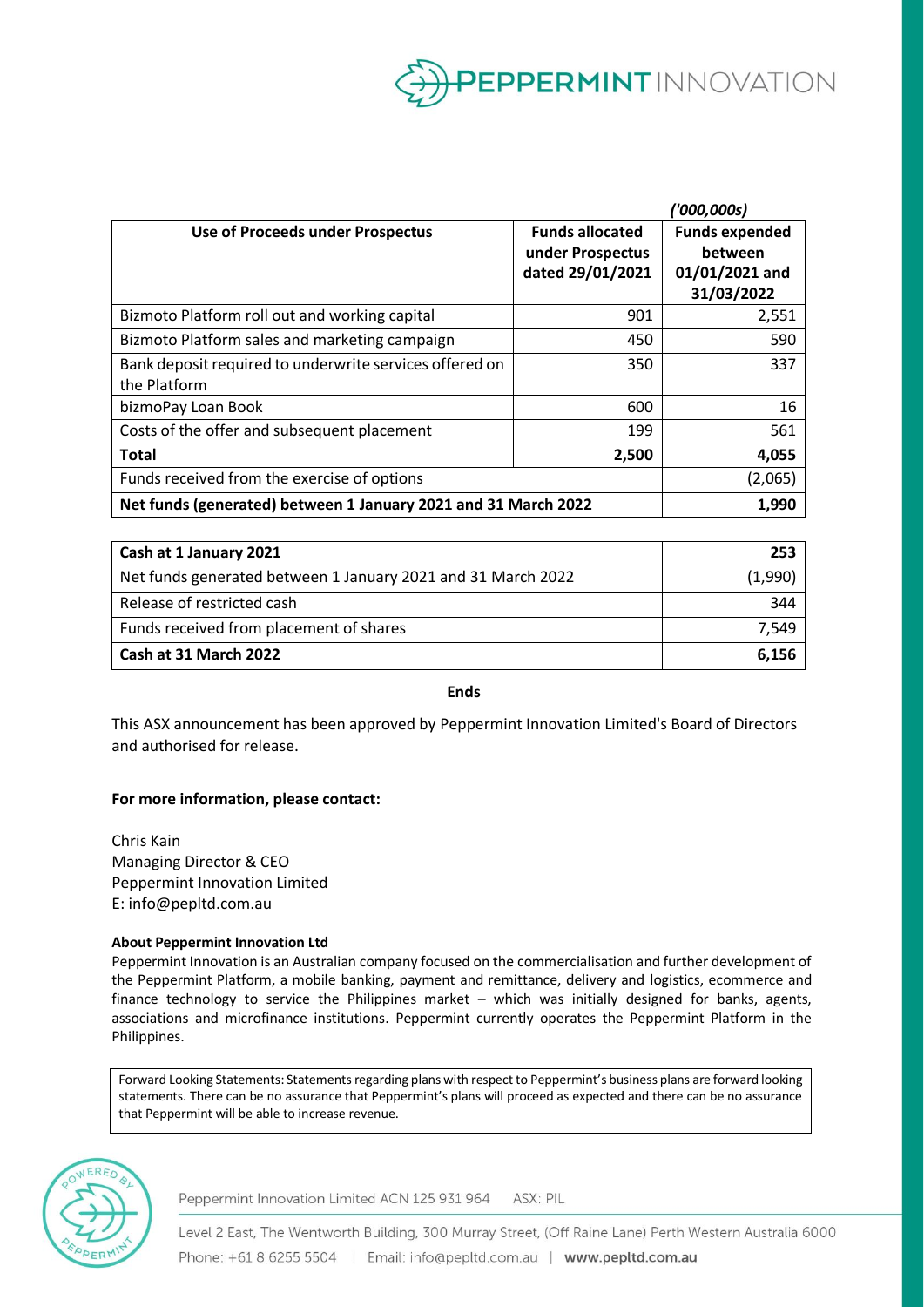# **Appendix 4C**

# **Quarterly cash flow report for entities subject to Listing Rule 4.7B**

| Name of entity                |                                   |
|-------------------------------|-----------------------------------|
| Peppermint Innovation Limited |                                   |
| <b>ABN</b>                    | Quarter ended ("current quarter") |
| 56 125 931 964                | 31 March 2022                     |

|     | <b>Consolidated statement of cash flows</b>         | <b>Current quarter</b><br>\$A'000 | Year to date<br>(9 months)<br>\$A'000 |
|-----|-----------------------------------------------------|-----------------------------------|---------------------------------------|
| 1.  | Cash flows from operating activities                |                                   |                                       |
| 1.1 | Receipts from customers                             | 200                               | 1,141                                 |
| 1.2 | Payments for                                        |                                   |                                       |
|     | research and development<br>(a)                     |                                   |                                       |
|     | product manufacturing and operating<br>(b)<br>costs | (204)                             | (1,046)                               |
|     | advertising and marketing<br>(c)                    | (215)                             | (343)                                 |
|     | leased assets<br>(d)                                |                                   |                                       |
|     | staff costs<br>(e)                                  | (310)                             | (1,046)                               |
|     | (f)<br>administration and corporate costs           | (232)                             | (879)                                 |
| 1.3 | Dividends received (see note 3)                     |                                   |                                       |
| 1.4 | Interest received                                   | 1                                 |                                       |
| 1.5 | Interest and other costs of finance paid            |                                   | (1)                                   |
| 1.6 | Income taxes paid                                   |                                   |                                       |
| 1.7 | Government grants and tax incentives                |                                   |                                       |
| 1.8 | Other (provide details if material)                 | (5)                               | (20)                                  |
| 1.9 | Net cash from / (used in) operating<br>activities   | (765)                             | (2, 193)                              |

| 2.  |     | Cash flows from investing activities |
|-----|-----|--------------------------------------|
| 2.1 |     | Payments to acquire:                 |
|     | (a) | entities                             |
|     | (b) | businesses                           |
|     | (C) | property, plant and equipment        |
|     | (d) | investments                          |
|     | (e) | intellectual property                |
|     | (f) | other non-current assets             |

ASX Listing Rules Appendix 4C (01/12/19) Page 1 + See chapter 19 of the ASX Listing Rules for defined terms.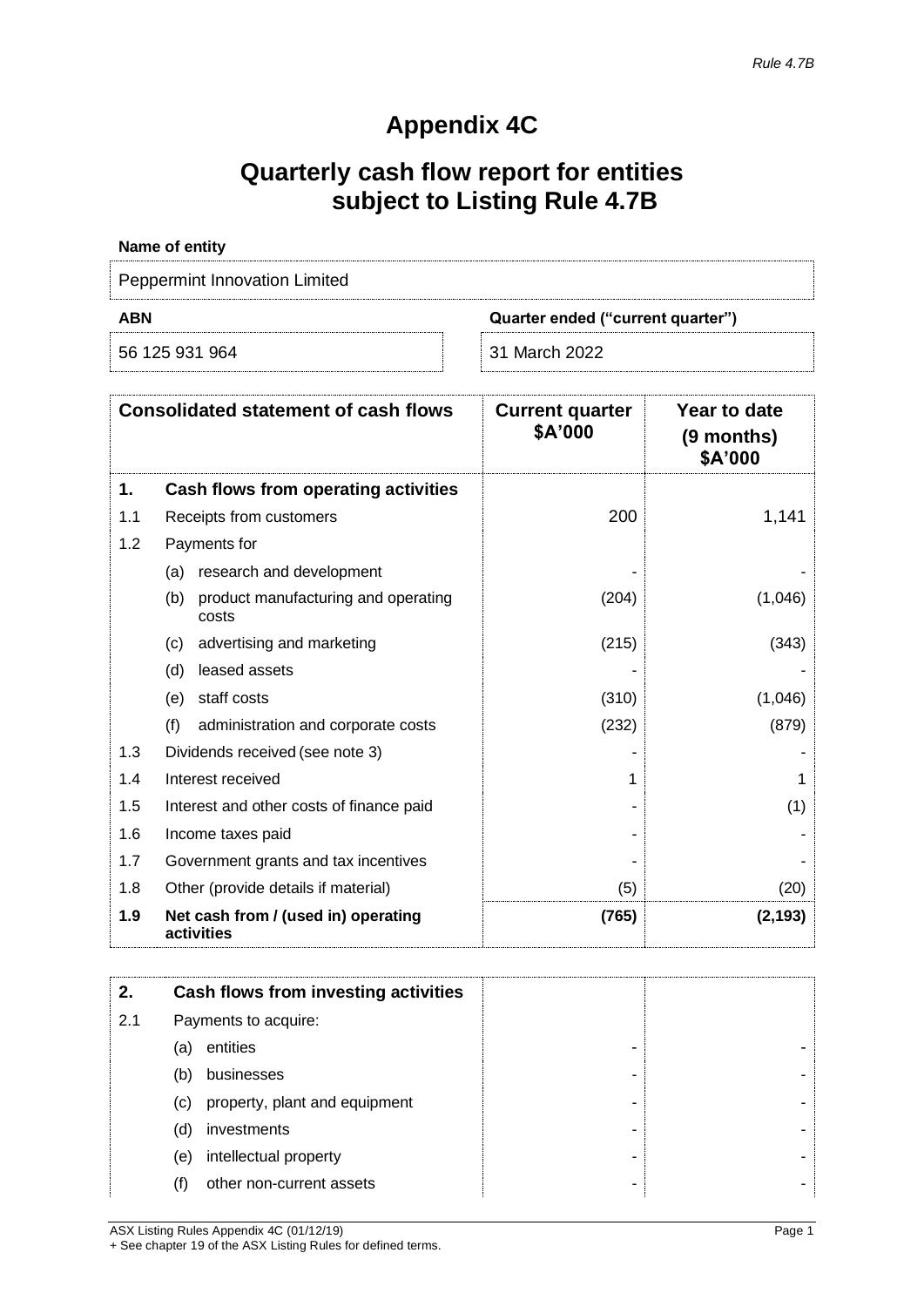|     | <b>Consolidated statement of cash flows</b>                         | <b>Current quarter</b><br>\$A'000 | Year to date<br>(9 months)<br>\$A'000 |
|-----|---------------------------------------------------------------------|-----------------------------------|---------------------------------------|
| 2.2 | Proceeds from disposal of:                                          |                                   |                                       |
|     | entities<br>(a)                                                     |                                   |                                       |
|     | (b)<br>businesses                                                   |                                   |                                       |
|     | (c)<br>property, plant and equipment                                |                                   |                                       |
|     | (d)<br>investments                                                  |                                   |                                       |
|     | intellectual property<br>(e)                                        |                                   |                                       |
|     | (f)<br>other non-current assets                                     |                                   |                                       |
| 2.3 | Cash flows from loans to other entities                             |                                   |                                       |
| 2.4 | Dividends received (see note 3)                                     |                                   |                                       |
| 2.5 | Other (provide details if material) – release<br>of restricted cash |                                   | 344                                   |
| 2.6 | Net cash from / (used in) investing<br>activities                   |                                   | 344                                   |

| 3.   | Cash flows from financing activities                                                          |       |
|------|-----------------------------------------------------------------------------------------------|-------|
| 3.1  | Proceeds from issues of equity securities<br>(excluding convertible debt securities)          | 5,049 |
| 3.2  | Proceeds from issue of convertible debt<br>securities                                         |       |
| 3.3  | Proceeds from exercise of options                                                             | 200   |
| 3.4  | Transaction costs related to issues of<br>equity securities or convertible debt<br>securities | (349) |
| 3.5  | Proceeds from borrowings                                                                      |       |
| 3.6  | Repayment of borrowings                                                                       |       |
| 3.7  | Transaction costs related to loans and<br>borrowings                                          |       |
| 3.8  | Dividends paid                                                                                |       |
| 3.9  | Other (provide details if material)                                                           |       |
| 3.10 | Net cash from / (used in) financing<br>activities                                             | 4,900 |

|     | Net increase / (decrease) in cash and<br>cash equivalents for the period |       |          |
|-----|--------------------------------------------------------------------------|-------|----------|
| 4.1 | Cash and cash equivalents at beginning of<br>period                      | 6,924 | 3,108    |
| 4.2 | Net cash from / (used in) operating<br>activities (item 1.9 above)       | (765) | (2, 193) |
| 4.3 | Net cash from / (used in) investing activities<br>(item 2.6 above)       |       | 344      |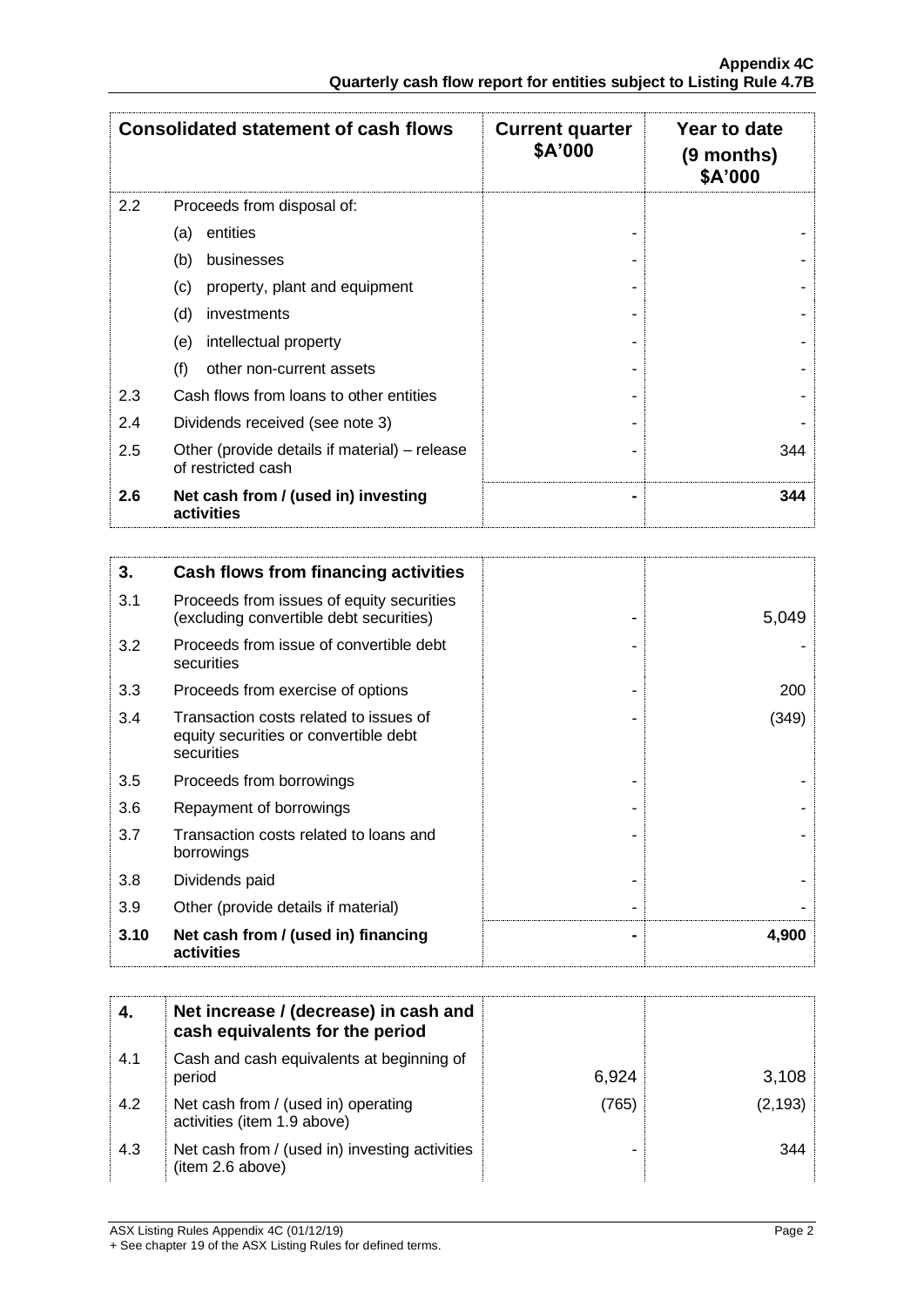|     | Consolidated statement of cash flows                                | <b>Current quarter</b><br>\$A'000 | Year to date<br>(9 months)<br>\$A'000 |
|-----|---------------------------------------------------------------------|-----------------------------------|---------------------------------------|
| 4.4 | Net cash from / (used in) financing activities<br>(item 3.10 above) |                                   | 4.900                                 |
| 4.5 | Effect of movement in exchange rates on<br>cash held                | (3)                               |                                       |
| 4.6 | Cash and cash equivalents at end of<br>period                       | 6,156                             | 6.156                                 |

| 5.  | Reconciliation of cash and cash<br>equivalents<br>at the end of the quarter (as shown in the<br>consolidated statement of cash flows) to the<br>related items in the accounts | <b>Current quarter</b><br>\$A'000 | <b>Previous quarter</b><br>\$A'000 |
|-----|-------------------------------------------------------------------------------------------------------------------------------------------------------------------------------|-----------------------------------|------------------------------------|
| 5.1 | <b>Bank balances</b>                                                                                                                                                          | 6,146                             | 6.914                              |
| 5.2 | Call deposits                                                                                                                                                                 |                                   |                                    |
| 5.3 | <b>Bank overdrafts</b>                                                                                                                                                        |                                   |                                    |
| 5.4 | Other (provide details)                                                                                                                                                       | 10                                | 10                                 |
| 5.5 | Cash and cash equivalents at end of<br>quarter (should equal item 4.6 above)                                                                                                  | 6,156                             | 6,924                              |

| 6.  | Payments to related parties of the entity and their<br>associates                          |
|-----|--------------------------------------------------------------------------------------------|
| 6.1 | Aggregate amount of payments to related parties and their<br>associates included in item 1 |
| 6.2 | Aggregate amount of payments to related parties and their                                  |

| <b>Current quarter</b><br>\$A'000 |     |
|-----------------------------------|-----|
|                                   | 150 |
|                                   |     |

6.2 Aggregate amount of payments to related parties and their associates included in item 2

Note: if any amounts are shown in items 6.1 or 6.2, your quarterly activity report must include a description of, and an explanation for, such payments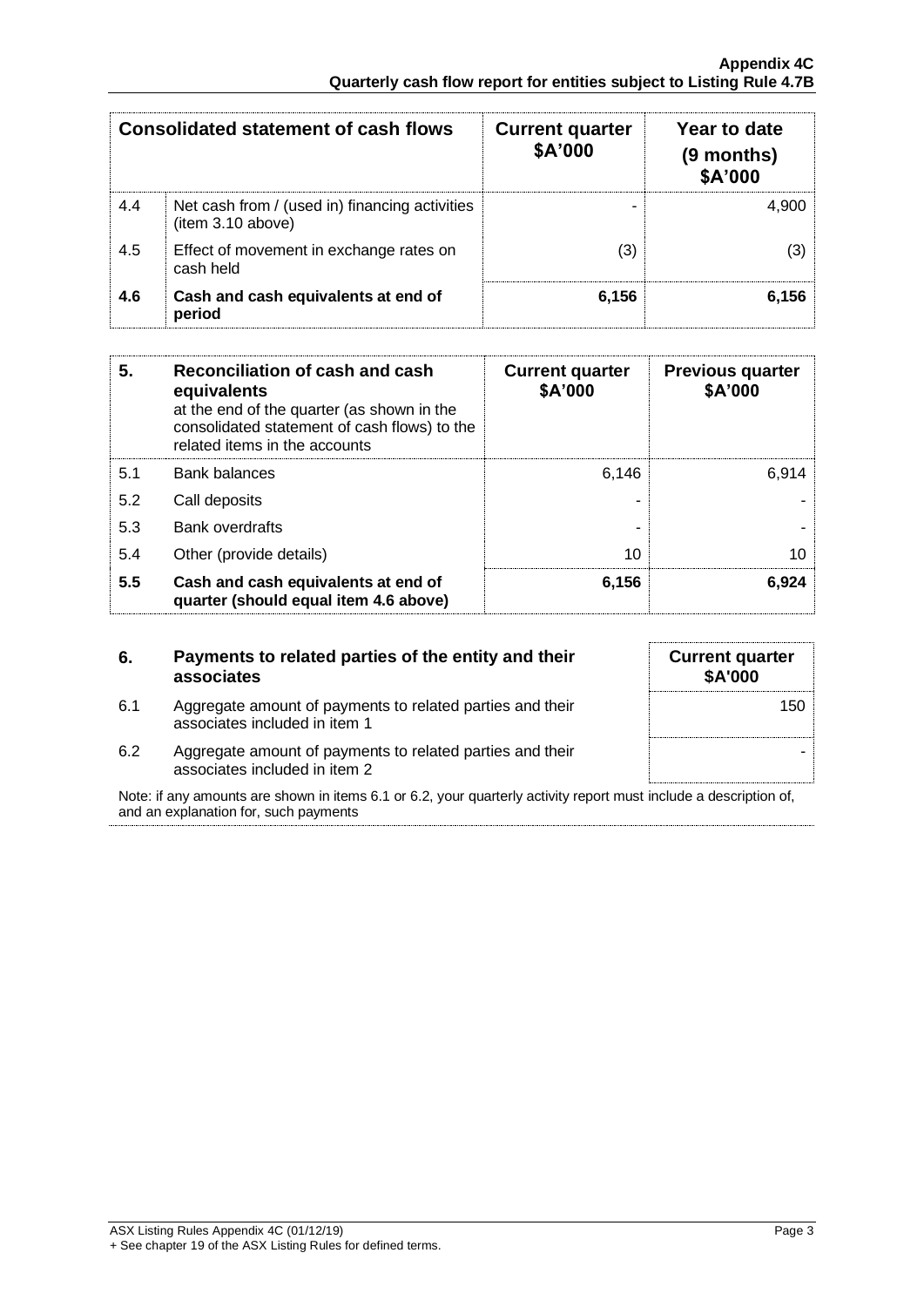#### **7. Financing facilities** *Note: the term "facility' includes all forms of financing arrangements available to the entity. Add notes as necessary for an understanding of the sources of finance available to the entity.* 7.1 Loan facilities

- 7.2 Credit standby arrangements
- $7.3$  Other (please specify)
- **7.4 Total financing facilities**

| <b>Total facility</b><br>amount at quarter<br>end<br>\$A'000 | Amount drawn at<br>quarter end<br>\$A'000 |
|--------------------------------------------------------------|-------------------------------------------|
|                                                              |                                           |
|                                                              |                                           |
|                                                              |                                           |

### 7.5 **Unused financing facilities available at quarter end** -

7.6 Include in the box below a description of each facility above, including the lender, interest rate, maturity date and whether it is secured or unsecured. If any additional financing facilities have been entered into or are proposed to be entered into after quarter end, include a note providing details of those facilities as well.

**8. Estimated cash available for future operating activities \$A'000** 8.1 Net cash from / (used in) operating activities (Item 1.9) (765) 8.2 Cash and cash equivalents at quarter end (Item 4.6) 6,156 8.3 Unused finance facilities available at quarter end (Item 7.5) 8.4 Total available funding (Item 8.2 + Item 8.3) 6,156 8.0

- 8.5 **Estimated quarters of funding available (Item 8.4 divided by Item 8.1)**
- 8.6 If Item 8.5 is less than 2 quarters, please provide answers to the following questions:
	- 1. Does the entity expect that it will continue to have the current level of net operating cash flows for the time being and, if not, why not?

Answer:

2. Has the entity taken any steps, or does it propose to take any steps, to raise further cash to fund its operations and, if so, what are those steps and how likely does it believe that they will be successful?

Answer:

3. Does the entity expect to be able to continue its operations and to meet its business objectives and, if so, on what basis?

Answer: